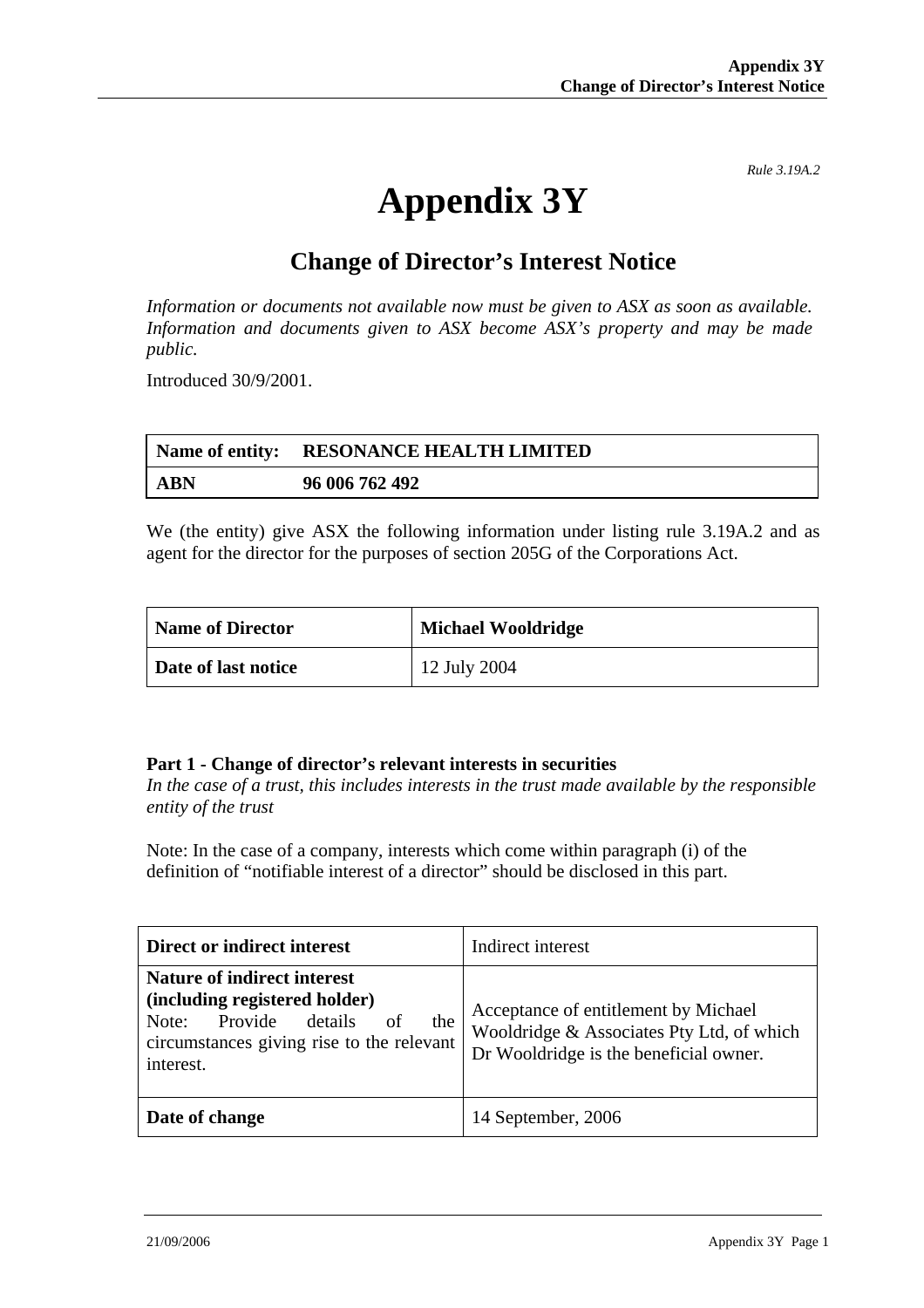| No. of securities held prior<br>to<br>change                                                                 | Direct:<br>650,000 options at 30 cents expiring 7/7/09<br><b>Indirectly</b> held by Michael Wooldridge & Associate Pty<br>Ltd:<br>224,742 Ordinary Shares<br>12,371 Class F Incentive Shares<br>460,000 Options at 15 cents expiring 15/01/07<br>5,155 Unquoted options at 20c expiring 01/02/08<br>5,154 Unquoted options at 30c expiring 01/02/08<br>5,155 Unquoted options at 20c expiring 06/12/07<br>5,154 Unquoted options at 30c expiring 06/12/07<br>10,309 Class F Incentive Options (half at 20c, half at 30c)<br>expiring 3 years from date of issue.                                    |
|--------------------------------------------------------------------------------------------------------------|-----------------------------------------------------------------------------------------------------------------------------------------------------------------------------------------------------------------------------------------------------------------------------------------------------------------------------------------------------------------------------------------------------------------------------------------------------------------------------------------------------------------------------------------------------------------------------------------------------|
| <b>Class</b>                                                                                                 | <b>Ordinary Fully Paid</b>                                                                                                                                                                                                                                                                                                                                                                                                                                                                                                                                                                          |
| <b>Number acquired</b>                                                                                       | 168,557                                                                                                                                                                                                                                                                                                                                                                                                                                                                                                                                                                                             |
| <b>Number disposed</b>                                                                                       | N/A                                                                                                                                                                                                                                                                                                                                                                                                                                                                                                                                                                                                 |
| <b>Value/Consideration</b><br>Note: If consideration is non-cash,<br>provide details and estimated valuation | \$3,371.14                                                                                                                                                                                                                                                                                                                                                                                                                                                                                                                                                                                          |
| No. of securities held after change                                                                          | Direct:<br>650,000 options at 30 cents expiring 7/7/09<br>Indirectly held by Michael Wooldridge & Associate, of<br>which Dr Wooldridge is the beneficial owner:<br>393,299 Ordinary Shares<br>12,371 Class F Incentive Shares<br>460,000 Options at 15 cents expiring 15/01/07<br>5,155 Unquoted options at 20c expiring 01/02/08<br>5,154 Unquoted options at 30c expiring 01/02/08<br>5,155 Unquoted options at 20c expiring 06/12/07<br>5,154 Unquoted options at 30c expiring 06/12/07<br>10,309 Class F Performance Options (half at 20c, half<br>at 30c) expiring 3 years from date of issue. |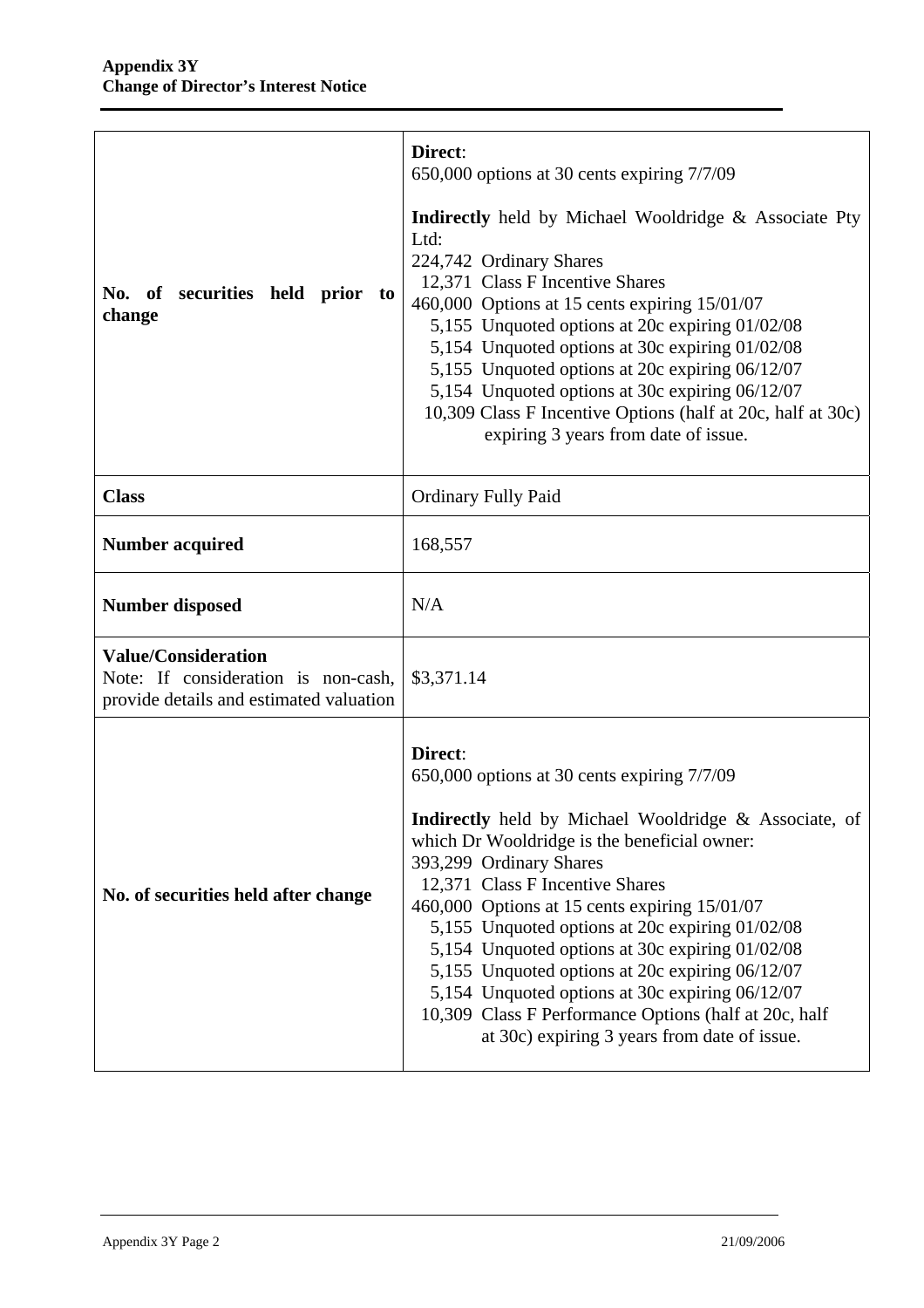| <b>Nature of change</b><br>Example: on-market trade, off-market<br>trade, exercise of options, issue of<br>securities under dividend reinvestment<br>plan, participation in buy-back | Acceptance of entitlement in the recent 3 for 4<br>Entitlement Issue at 2c/New Share. |
|--------------------------------------------------------------------------------------------------------------------------------------------------------------------------------------|---------------------------------------------------------------------------------------|
|--------------------------------------------------------------------------------------------------------------------------------------------------------------------------------------|---------------------------------------------------------------------------------------|

### **Part 2 – Change of director's interests in contracts**

Not Applicable.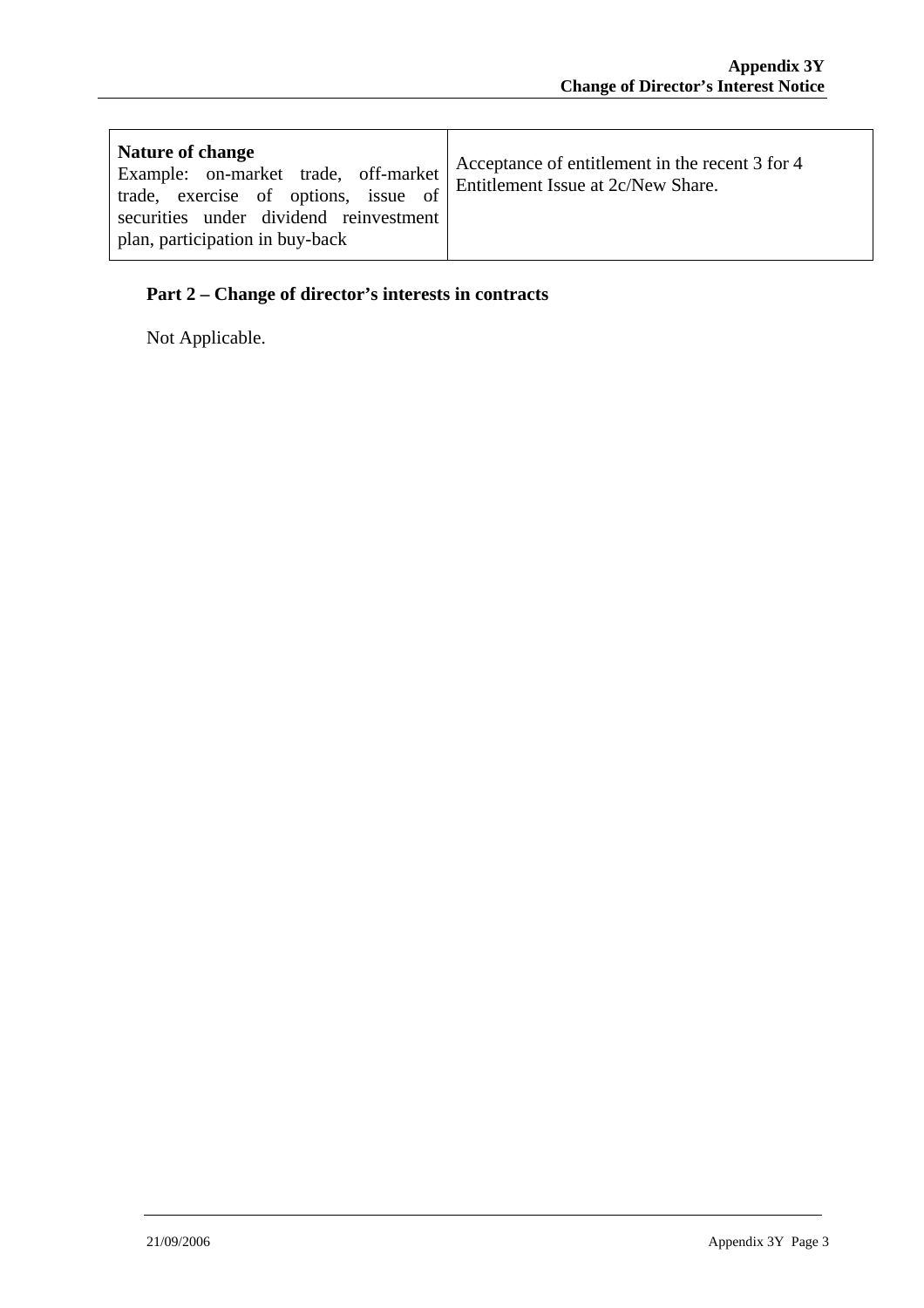*Rule 3.19A.2*

# **Appendix 3Y**

## **Change of Director's Interest Notice**

*Information or documents not available now must be given to ASX as soon as available. Information and documents given to ASX become ASX's property and may be made public.* 

Introduced 30/9/2001.

|            | Name of entity: RESONANCE HEALTH LIMITED |
|------------|------------------------------------------|
| <b>ABN</b> | 96 006 762 492                           |

We (the entity) give ASX the following information under listing rule 3.19A.2 and as agent for the director for the purposes of section 205G of the Corporations Act.

| <b>Name of Director</b> | <b>Ian Bruce Anderson</b> |
|-------------------------|---------------------------|
| Date of last notice     | 29 November 2005          |

#### **Part 1 - Change of director's relevant interests in securities**

*In the case of a trust, this includes interests in the trust made available by the responsible entity of the trust* 

Note: In the case of a company, interests which come within paragraph (i) of the definition of "notifiable interest of a director" should be disclosed in this part.

| Direct or indirect interest                                                                                                                                | Direct & Indirect interest                                                                                                                                                     |
|------------------------------------------------------------------------------------------------------------------------------------------------------------|--------------------------------------------------------------------------------------------------------------------------------------------------------------------------------|
| <b>Nature of indirect interest</b><br>(including registered holder)<br>Note: Provide details of the circumstances<br>giving rise to the relevant interest. | Acceptance of Entitlement by Kossack<br>Investments Pty Ltd as Trustee for the Anderson<br>Super Fund of which Mr Anderson is both a<br>director, shareholder and beneficiary. |
| Date of change                                                                                                                                             | 14 September, 2006                                                                                                                                                             |